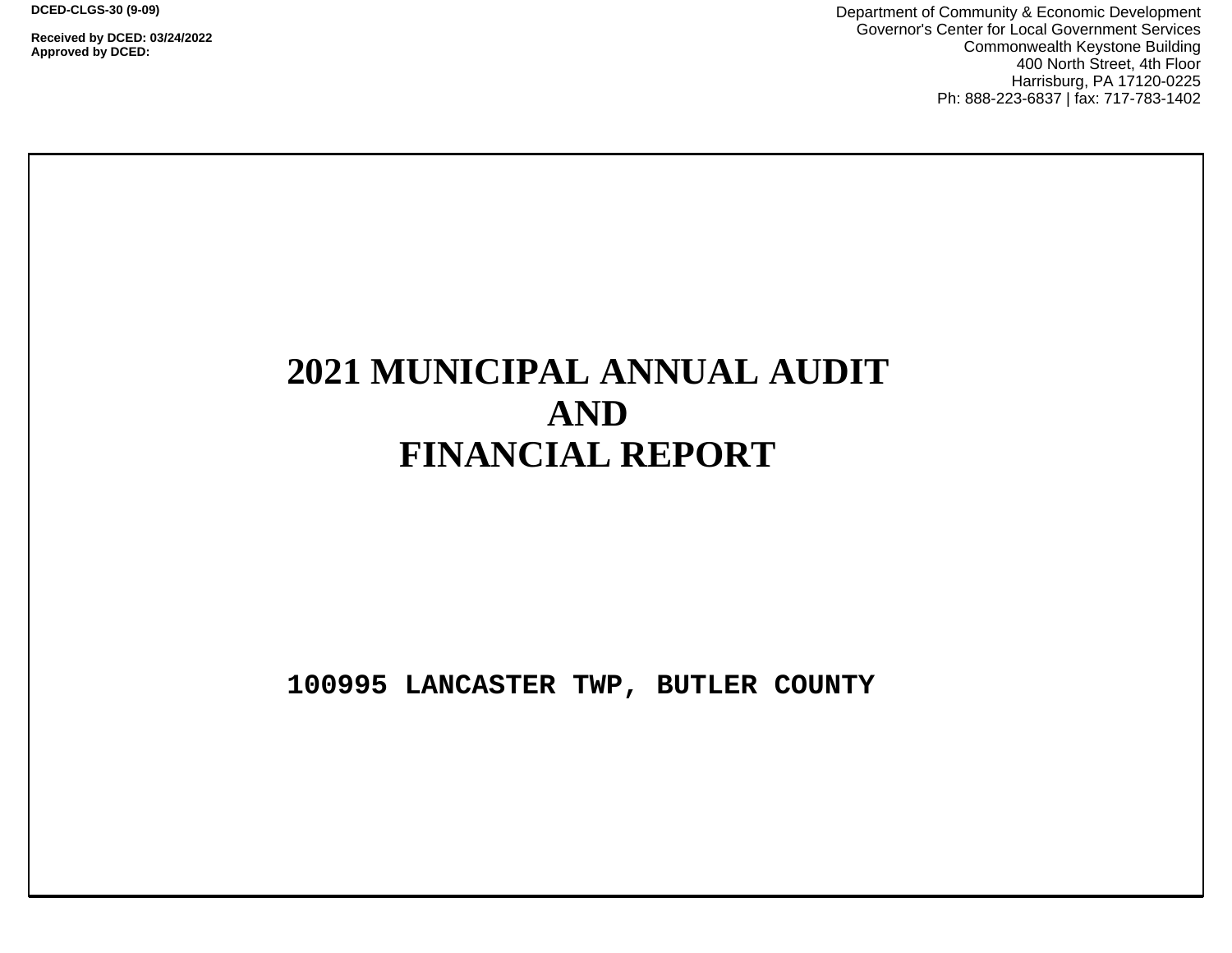

# **Independent Auditor's Report**

**Board of Supervisors Lancaster Township** 

#### **Report on the Audit of the Financial Statements**

# **Adverse and Unmodified Opinions**

We have audited the Cash Basis Balance Sheet, Statement of Revenues and Expenditures, Debt Statement, and Statements of Capital Expenditures and Employee Compensation – regulatory basis, as of and for the year ended December 31, 2021 included in the Annual Audit and Financial Report (Schedules) of Lancaster Township (Township).

#### Adverse Opinion on U.S. Generally Accepted Accounting Principles

In our opinion, because of the significance of the matter discussed in the "Basis for Adverse and Unmodified Opinions" section of our report, the Schedules referred to above do not present fairly, in accordance with accounting principles generally accepted in the United States of America, the financial position of the Township as of December 31, 2021, and the results of its operations for the year then ended.

#### Unmodified Opinion on Regulatory Basis of Accounting

In our opinion, the Schedules referred to above present fairly, in all material respects, the regulatory basis financial position of the Township as of December 31, 2021, and the regulatory results of its operations for the year then ended in accordance with the financial reporting provisions described in the instructions provided by Pennsylvania Department of Community and Economic Development (DCED).

#### **Basis for Adverse and Unmodified Opinions**

We conducted our audit in accordance with auditing standards generally accepted in the United States of America (GAAS). Our responsibilities under those standards are further described in the Auditor's Responsibilities for the Audit of the Financial Statements section of our report. We are required to be independent of the Township and to meet our other ethical responsibilities in accordance with the relevant ethical requirements relating to our audit. We believe that the audit evidence we have obtained is sufficient and appropriate to provide a basis for our adverse and unmodified audit opinions.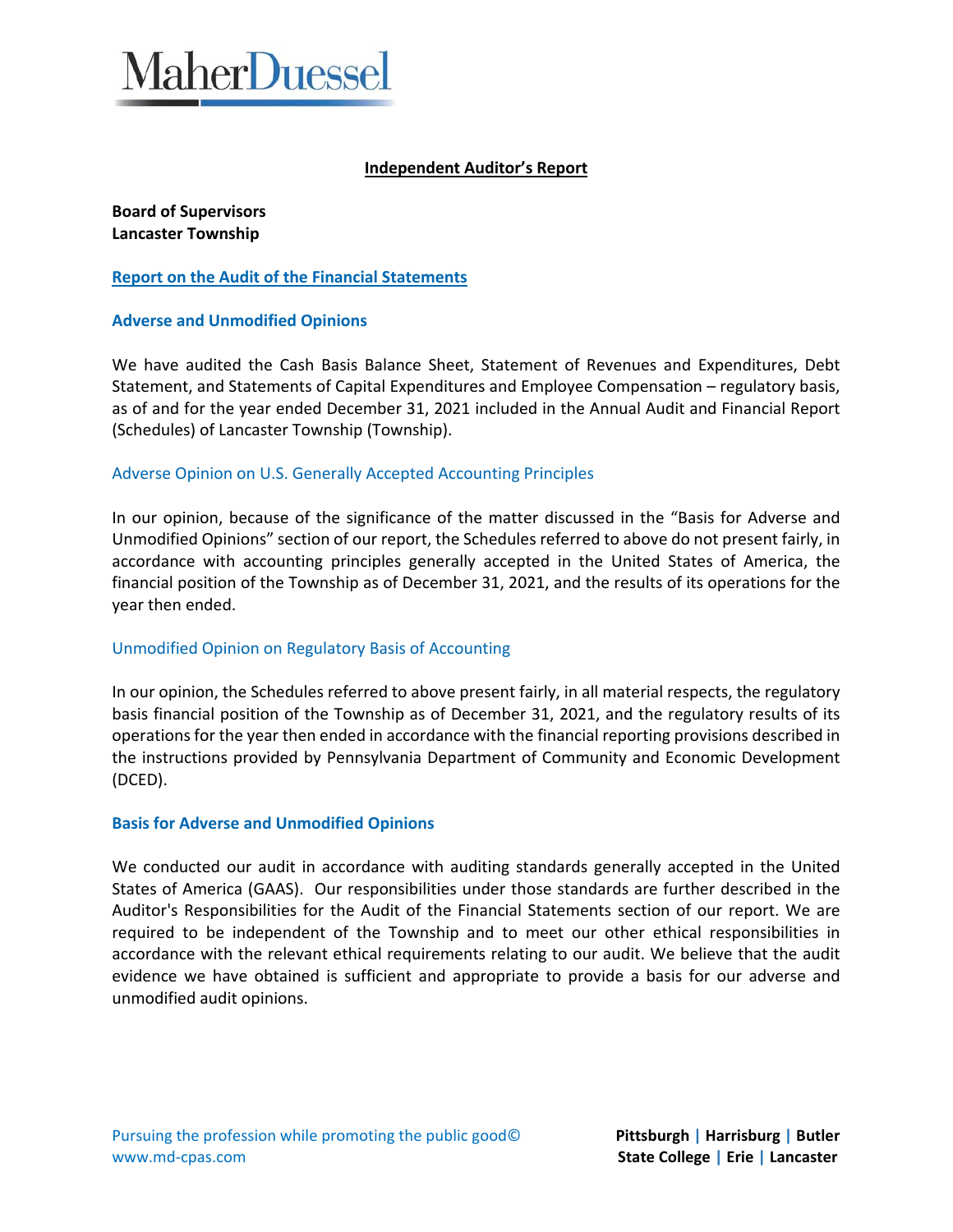Board of Supervisors Lancaster Township Independent Auditor's Report Page 2

#### Matter Giving Rise to Adverse Opinion on U.S. Generally Accepted Accounting Principles

To meet the financial reporting requirements of the Commonwealth of Pennsylvania, the Schedules are prepared by the Township on the basis of the instructions provided by the DCED, which is a basis of accounting other than accounting principles generally accepted in the United States of America. These requirements permit the Schedules to be prepared without financial statement disclosures, without cash flows, without component unit financial information, without government–wide financial statements, without Management's Discussion and Analysis, without budgetary comparisons, and without historical pension and post-employment benefit liability information, and require all funds to be aggregated by fund type on the Schedules.

The effects on the Schedules of the variances between the regulatory basis of accounting described above and accounting principles generally accepted in the United States of America, although not reasonably determinable, are presumed to be material and pervasive.

# **Responsibilities of Management for the Financial Statements**

Management is responsible for the preparation and fair presentation of these Schedules in accordance with the financial reporting provisions as described in the instructions provided by the DCED to meet filing requirements in Pennsylvania, and for the design, implementation, and maintenance of internal control relevant to the preparation and fair presentation of Schedules that are free from material misstatement, whether due to fraud or error.

#### **Auditor's Responsibilities for the Audit of the Financial Statements**

Our objectives are to obtain reasonable assurance about whether the financial statements as a whole are free from material misstatement, whether due to fraud or error, and to issue an auditor's report that includes our opinions. Reasonable assurance is a high level of assurance but is not absolute assurance and therefore is not a guarantee that an audit conducted in accordance with GAAS will always detect a material misstatement when it exists. The risk of not detecting a material misstatement resulting from fraud is higher than for one resulting from error, as fraud may involve collusion, forgery, intentional omissions, misrepresentations, or the override of internal control. Misstatements are considered material if there is a substantial likelihood that, individually or in the aggregate, they would influence the judgment made by a reasonable user based on the financial statements.

In performing an audit in accordance with GAAS, we:

- Exercise professional judgment and maintain professional skepticism throughout the audit.
- Identify and assess the risks of material misstatement of the financial statements, whether due to fraud or error, and design and perform audit procedures responsive to those risks.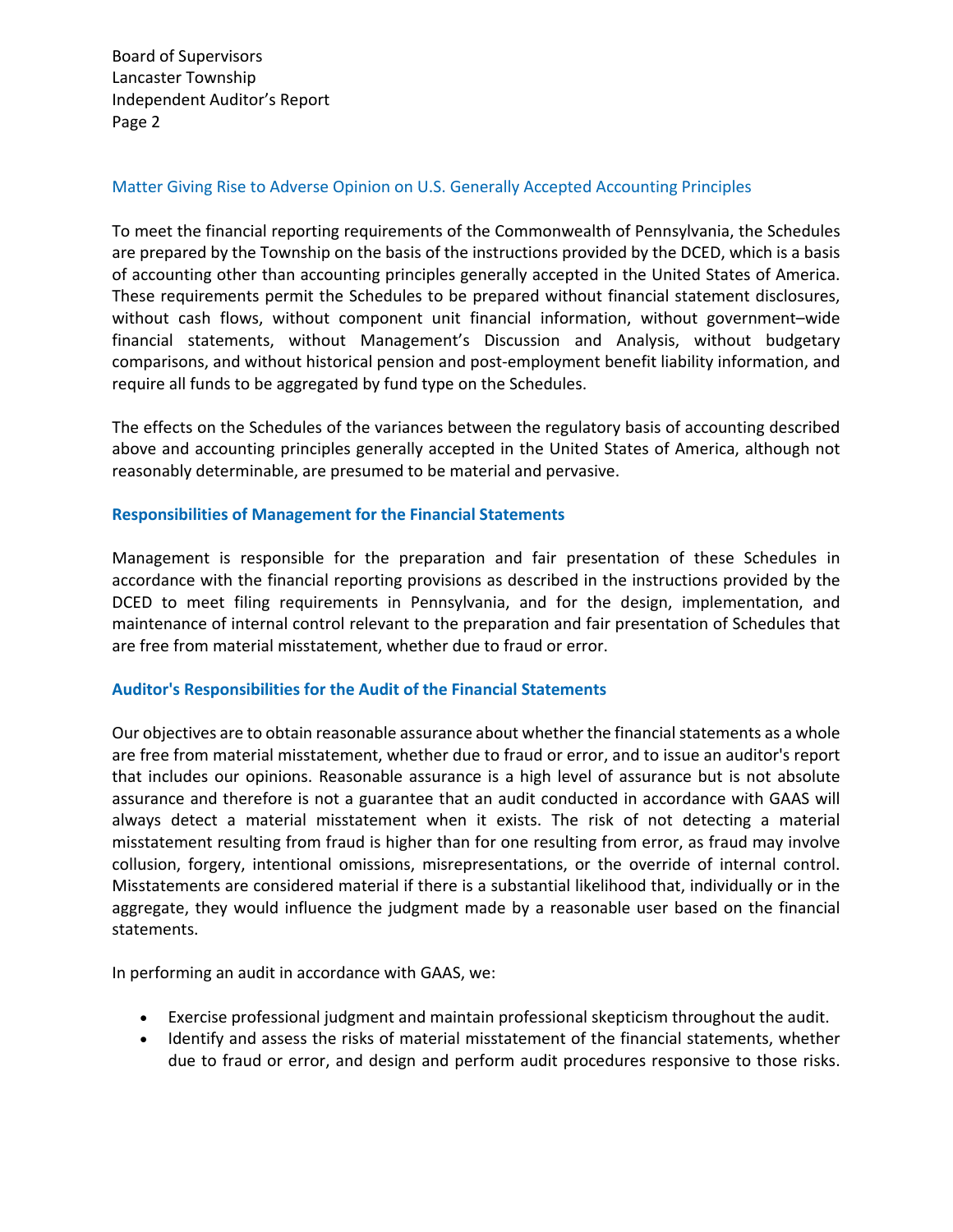Board of Supervisors Lancaster Township Independent Auditor's Report Page 3

> Such procedures include examining, on a test basis, evidence regarding the amounts and disclosures in the financial statements.

- Obtain an understanding of internal control relevant to the audit in order to design audit procedures that are appropriate in the circumstances, but not for the purpose of expressing an opinion on the effectiveness of the Township's internal control. Accordingly, no such opinion is expressed.
- Evaluate the appropriateness of accounting policies used and the reasonableness of significant accounting estimates made by management, as well as evaluate the overall presentation of the financial statements.
- Conclude whether, in our judgment, there are conditions or events, considered in the aggregate, that raise substantial doubt about the Township's ability to continue as a going concern for a reasonable period of time.

We are required to communicate with those charged with governance regarding, among other matters, the planned scope and timing of the audit, significant audit findings, and certain internal control—related matters that we identified during the audit.

*Maher Duessel*

Pittsburgh, Pennsylvania March 24, 2022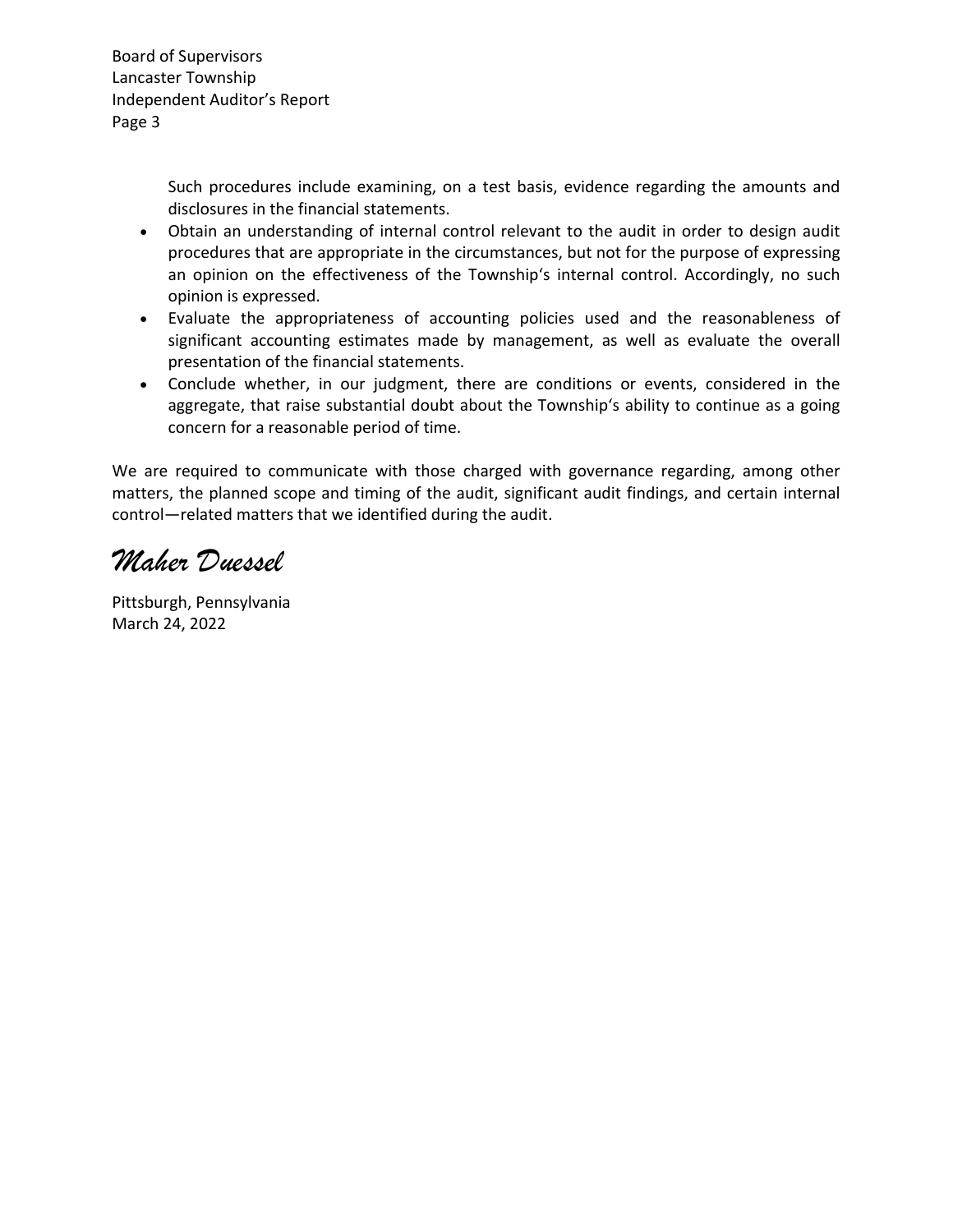**DCED-CLGS-30 (9-09)**



# **BALANCE SHEET**

#### DCED-CLGS-30 (09-09)

# **LANCASTER TWP, BUTLER County BALANCE SHEET**

**December 31, 2021** ┲

┯

┯

┯

|                     |                                       | <b>Governmental Funds</b> |                                                                          |                     |                     | <b>Proprietary Funds</b> | Fid. Fund                  |                            | <b>Account Groups</b>          | <b>Total</b>                               |                           |
|---------------------|---------------------------------------|---------------------------|--------------------------------------------------------------------------|---------------------|---------------------|--------------------------|----------------------------|----------------------------|--------------------------------|--------------------------------------------|---------------------------|
|                     |                                       | General<br><b>Fund</b>    | <b>Special</b><br>Revenue<br>(Including<br><b>State Liquid</b><br>Fuels) | Capital<br>Projects | <b>Debt Service</b> | <b>Enterprise</b>        | Internal<br><b>Service</b> | <b>Trust and</b><br>Agency | General<br><b>Fixed Assets</b> | General<br><b>Long Term</b><br><b>Debt</b> | <b>Memorandum</b><br>Only |
|                     | <b>Assets and Other Debits</b>        |                           |                                                                          |                     |                     |                          |                            |                            |                                |                                            |                           |
| 100-120             | Cash and Investments                  | 469,292                   | 540,698                                                                  | 756,336             |                     |                          |                            |                            |                                |                                            | 1,766,326                 |
| 140-144             | Tax Receivable                        |                           |                                                                          |                     |                     |                          |                            |                            |                                |                                            |                           |
| 121-129,<br>145-149 | Accounts Receivable (excluding taxes) | 8,713                     |                                                                          |                     |                     |                          |                            |                            |                                |                                            | 8,713                     |
| 130.00              | Due From Other Funds                  |                           |                                                                          |                     |                     |                          |                            |                            |                                |                                            |                           |
| 131-139,<br>150-159 | <b>Other Current Assets</b>           |                           |                                                                          |                     |                     |                          |                            |                            |                                |                                            |                           |
| 160-169             | <b>Fixed Assets</b>                   |                           |                                                                          |                     |                     |                          |                            |                            |                                |                                            |                           |
| 180-189             | <b>Other Debits</b>                   |                           |                                                                          |                     |                     |                          |                            |                            |                                |                                            |                           |
|                     | <b>Total Assets and Other Debits</b>  | 478,005                   | 540,698                                                                  | 756,336             |                     |                          |                            |                            |                                |                                            | 1,775,039                 |

| <b>Liabilities and Other Credits</b>                                                        |        |  |  |  |  |        |
|---------------------------------------------------------------------------------------------|--------|--|--|--|--|--------|
| Payroll Taxes and Other Payroll<br>$\frac{10}{229}$ $\int_{\text{Withholdings}}^{\text{F}}$ |        |  |  |  |  |        |
| 200-209, All Other Current Liabilities                                                      | 21,618 |  |  |  |  | 21,618 |
| 230.00 Due To Other Funds                                                                   |        |  |  |  |  |        |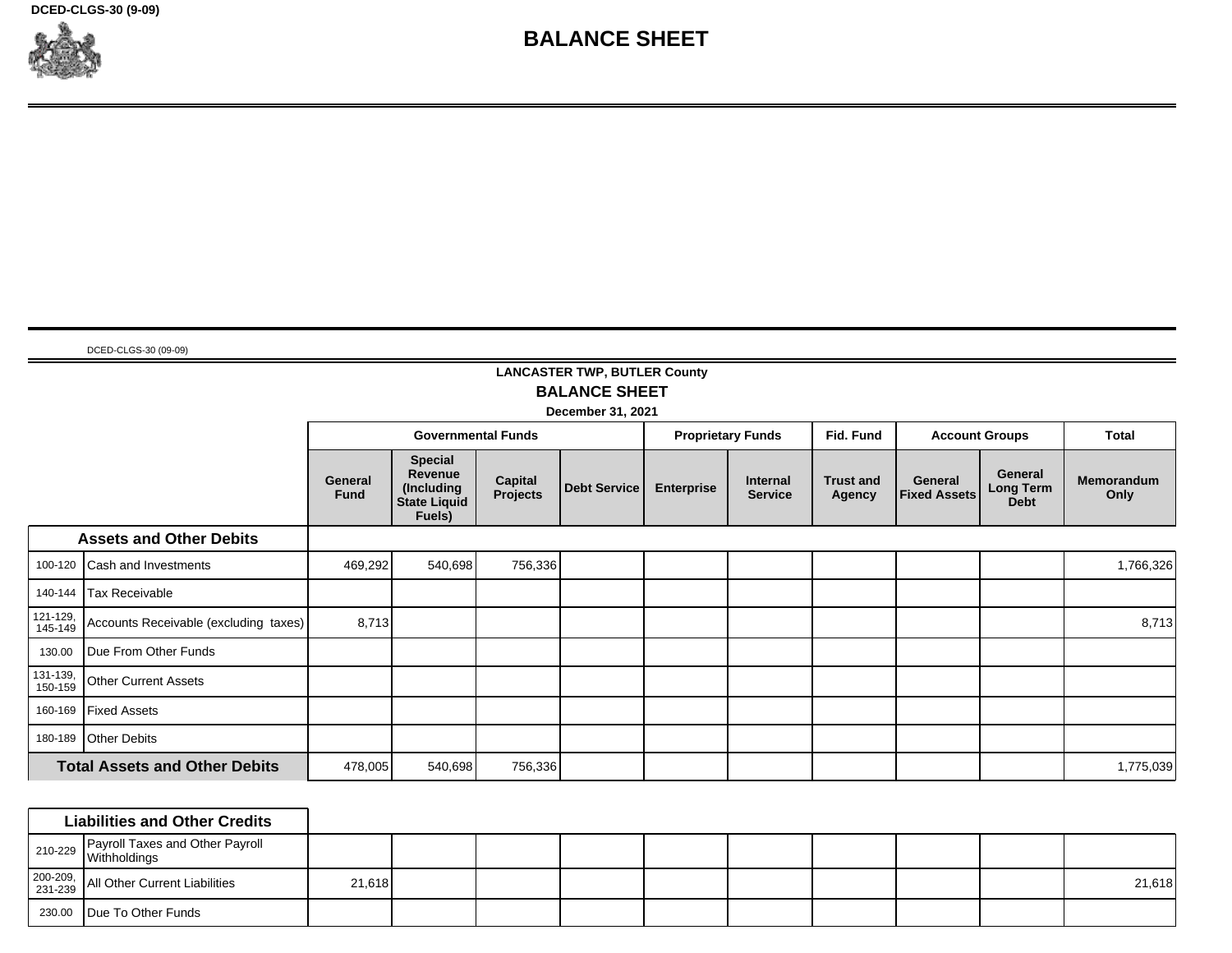# **LANCASTER TWP, BUTLER County BALANCE SHEET**

**December 31, 2021**

|         |                                                               |                        | <b>Governmental Funds</b>                                                |                            |              | <b>Proprietary Funds</b> |                            | Fid. Fund                  | <b>Account Groups</b>          |                                     | Total              |
|---------|---------------------------------------------------------------|------------------------|--------------------------------------------------------------------------|----------------------------|--------------|--------------------------|----------------------------|----------------------------|--------------------------------|-------------------------------------|--------------------|
|         |                                                               | General<br><b>Fund</b> | <b>Special</b><br>Revenue<br>(Including<br><b>State Liquid</b><br>Fuels) | <b>Capital</b><br>Projects | Debt Service | <b>Enterprise</b>        | Internal<br><b>Service</b> | <b>Trust and</b><br>Agency | General<br><b>Fixed Assets</b> | General<br>Long Term<br><b>Debt</b> | Memorandum<br>Only |
|         | <b>Liabilities and Other Credits</b>                          |                        |                                                                          |                            |              |                          |                            |                            |                                |                                     |                    |
|         | 260-269   Long-Term-Liabilities                               | 4,457                  |                                                                          |                            |              |                          |                            |                            |                                |                                     | 4,457              |
| 240-259 | Current Portion of Long-Term Debt and<br><b>Other Credits</b> |                        |                                                                          |                            |              |                          |                            |                            |                                |                                     |                    |
|         | <b>Total Liabilities and Other Credits</b>                    | 26,075                 |                                                                          |                            |              |                          |                            |                            |                                |                                     | 26,075             |

| <b>Fund and Account Group Equity</b>                 |         |         |         |  |  |  |           |
|------------------------------------------------------|---------|---------|---------|--|--|--|-----------|
| 281-284 Contributed Capital                          |         |         |         |  |  |  |           |
| 290.00   Investment in General Fixed Assets          |         |         |         |  |  |  |           |
| 270-289 Fund Balance / Retained Earnings on<br>12/31 | 451,930 | 540,698 | 756,336 |  |  |  | 1,748,964 |
| 291-299 Other Equity                                 |         |         |         |  |  |  |           |
| <b>Total Fund and Account Group</b><br><b>Equity</b> | 451,930 | 540,698 | 756,336 |  |  |  | 1,748,964 |

# **TOTAL LIABILITIES AND FUND AND ACCOUNT GROUP EQUITY 1,775,039**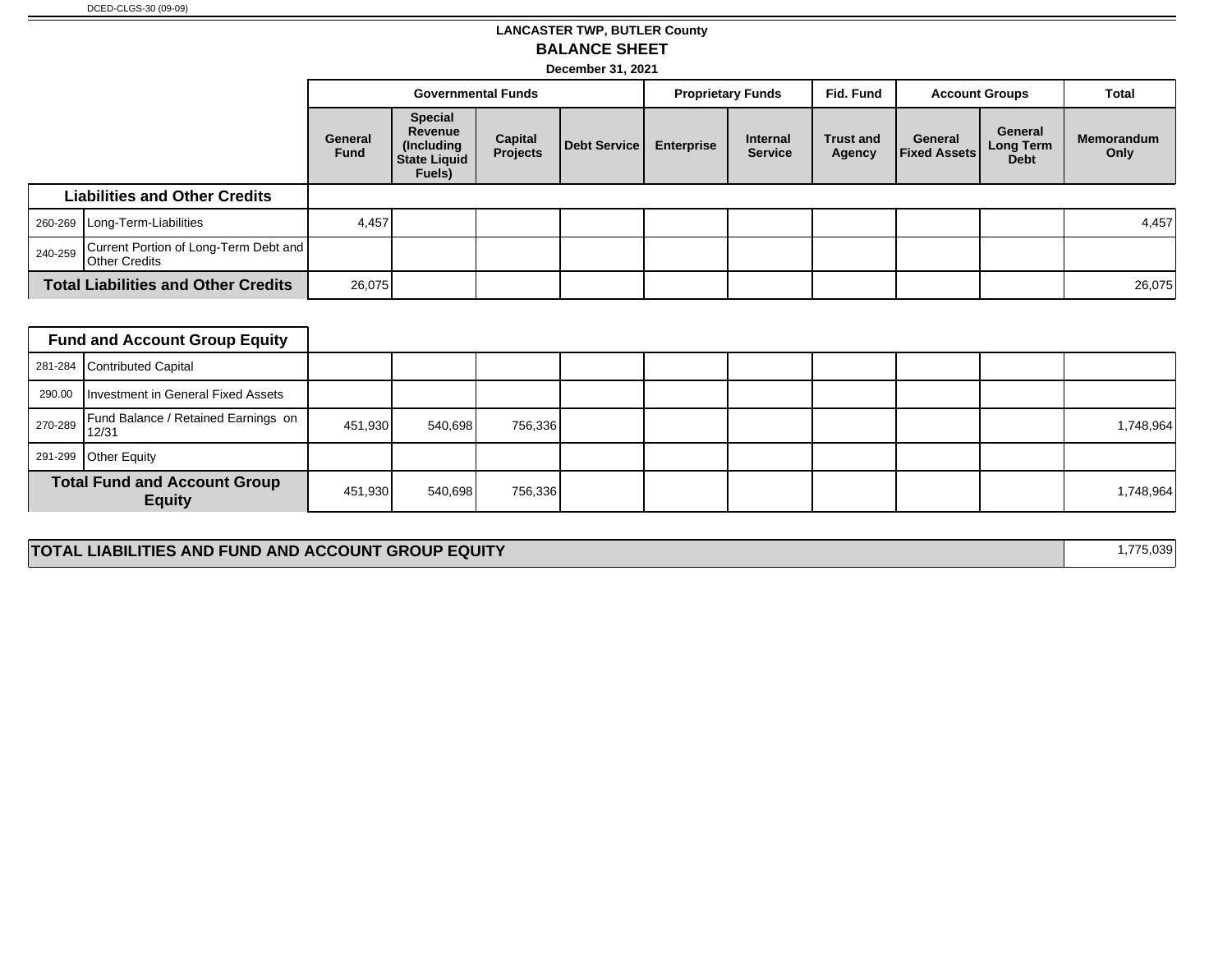**December 31, 2021**

|                     |                                                                           | <b>Governmental Funds</b>  |                     | <b>Proprietary Funds</b> |                                   | Fiduciary Fund             | Total                     |
|---------------------|---------------------------------------------------------------------------|----------------------------|---------------------|--------------------------|-----------------------------------|----------------------------|---------------------------|
| <b>General Fund</b> | <b>Special</b><br>Revenue<br>(Including)<br><b>State Liquid</b><br>Fuels) | Capital<br><b>Projects</b> | <b>Debt Service</b> | <b>Enterprise</b>        | <b>Internal</b><br><b>Service</b> | <b>Trust and</b><br>Agency | <b>Memorandum</b><br>Only |

# **REVENUES**

|        | <b>Taxes</b>                                                                |           |        |  |  |           |
|--------|-----------------------------------------------------------------------------|-----------|--------|--|--|-----------|
| 301.00 | Real Estate Taxes                                                           | 270,491   | 47,633 |  |  | 318,124   |
| 305.00 | Occupation Taxes (levied under municipal code)                              |           |        |  |  |           |
| 308.00 | Residence Taxes (levied by cities of the 3rd Class)                         |           |        |  |  |           |
| 309.00 | Regional Asset District Sales Tax (Allegheny County<br>municipalities only) |           |        |  |  |           |
| 310.00 | Per Capita Taxes                                                            | 8,745     |        |  |  | 8,745     |
| 310.10 | Real Estate Transfer Taxes                                                  | 268,751   |        |  |  | 268,751   |
| 310.20 | Earned Income Taxes / Wage Taxes                                            | 562,931   |        |  |  | 562,931   |
| 310.30 | Business Gross Receipts Taxes                                               |           |        |  |  |           |
| 310.40 | Occupation Taxes (levied under Act 511)                                     | 2,042     |        |  |  | 2,042     |
| 310.50 | Local Services Tax **                                                       | 38,340    |        |  |  | 38,340    |
| 310.60 | Amusement / Admission Taxes                                                 |           |        |  |  |           |
| 310.70 | Mechanical Device Taxes                                                     |           |        |  |  |           |
| 310.90 | Other: _______________                                                      |           |        |  |  |           |
|        |                                                                             |           |        |  |  |           |
|        | <b>Total Taxes</b>                                                          | 1,151,300 | 47,633 |  |  | 1,198,933 |

| <b>Licenses and Permits</b>            |        |  |  |  |        |
|----------------------------------------|--------|--|--|--|--------|
| 320-322 All Other Licenses and Permits | .865   |  |  |  | 1,865  |
| 321.80 Cable Television Franchise Fees | 43,187 |  |  |  | 43.187 |
| <b>Total Licenses and Permits</b>      | 45,052 |  |  |  | 45,052 |

|                                 | <b>Fines and Forfeits</b>  |        |  |  |  |        |
|---------------------------------|----------------------------|--------|--|--|--|--------|
|                                 | 330-332 Fines and Forfeits | 10,614 |  |  |  | 10,614 |
| <b>Total Fines and Forfeits</b> |                            | 10,614 |  |  |  | 10,614 |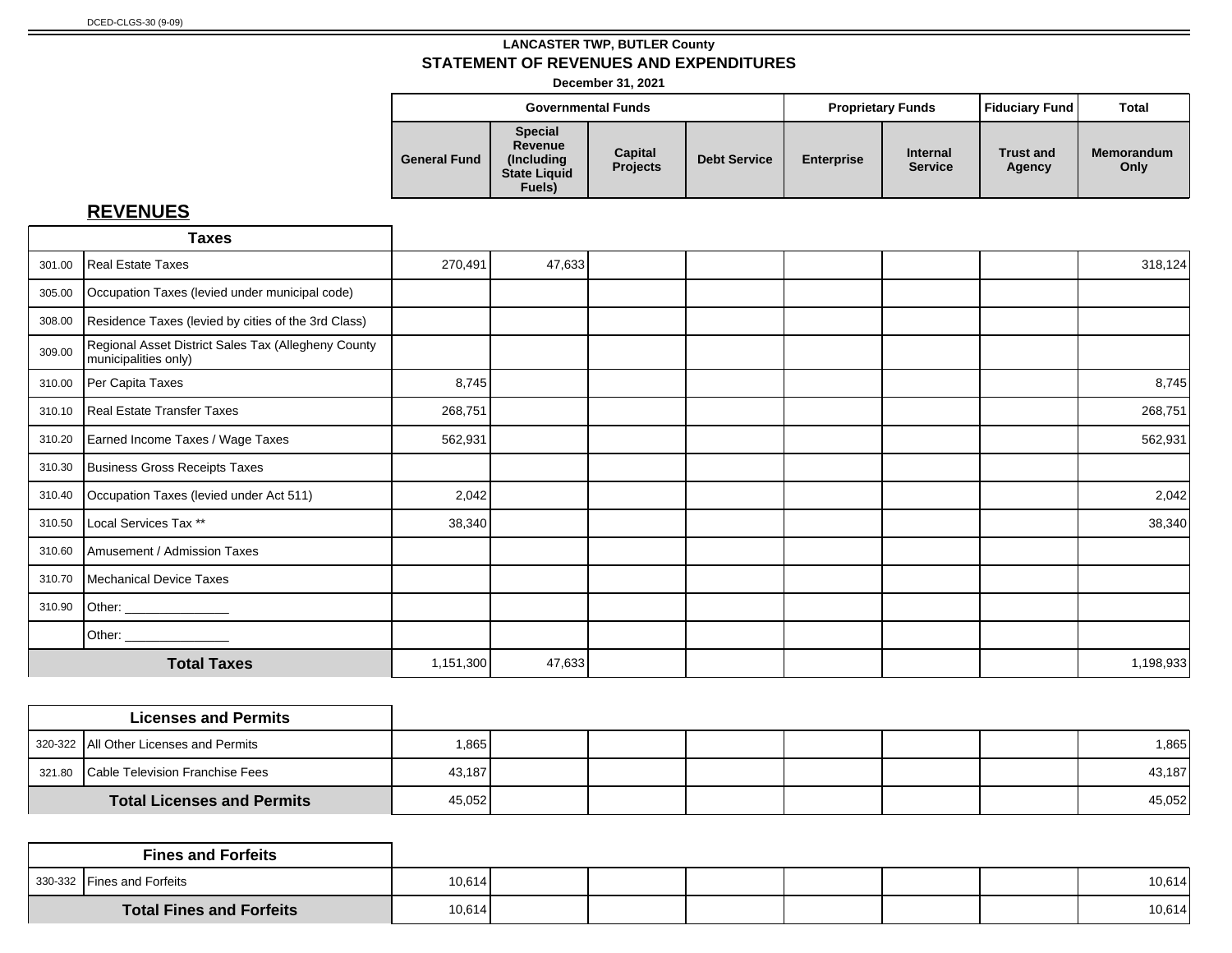# **LANCASTER TWP, BUTLER County STATEMENT OF REVENUES AND EXPENDITURES**

**December 31, 2021**

|        |                                      |                     | <b>Governmental Funds</b>                                                |                            |                     |                   | <b>Proprietary Funds</b>   | <b>Fiduciary Fund</b>      | Total              |
|--------|--------------------------------------|---------------------|--------------------------------------------------------------------------|----------------------------|---------------------|-------------------|----------------------------|----------------------------|--------------------|
|        |                                      | <b>General Fund</b> | <b>Special</b><br>Revenue<br>(Including<br><b>State Liquid</b><br>Fuels) | Capital<br><b>Projects</b> | <b>Debt Service</b> | <b>Enterprise</b> | Internal<br><b>Service</b> | <b>Trust and</b><br>Agency | Memorandum<br>Only |
|        | <b>REVENUES</b>                      |                     |                                                                          |                            |                     |                   |                            |                            |                    |
|        | <b>Interest, Rents and Royalties</b> |                     |                                                                          |                            |                     |                   |                            |                            |                    |
| 341.00 | Interest Earnings                    | 176                 | 59                                                                       | 1,726                      |                     |                   |                            |                            | 1,961              |
| 342.00 | <b>Rents and Royalties</b>           | 7,205               |                                                                          |                            |                     |                   |                            |                            | 7,205              |

|        | Federal                                                    |         |  |  |         |
|--------|------------------------------------------------------------|---------|--|--|---------|
|        | 351.03 Highways and Streets                                |         |  |  |         |
|        | 351.09 Community Development                               |         |  |  |         |
|        | 351.00 All Other Federal Capital and Operating Grants      |         |  |  |         |
| 352.01 | National Forest                                            |         |  |  |         |
|        | 352.00   All Other Federal Shared Revenue and Entitlements | 145,176 |  |  | 145,176 |
| 353.00 | Federal Payments in Lieu of Taxes                          |         |  |  |         |
|        | <b>Total Federal</b>                                       | 145,176 |  |  | 145,176 |

**Total Interest, Rents and Royalties** 1 7,381 59 1,726 1,726 1,728 9,166

|                   | <b>State</b>                                                         |        |         |        |  |  |         |
|-------------------|----------------------------------------------------------------------|--------|---------|--------|--|--|---------|
|                   | 354.03 Highways and Streets                                          |        |         |        |  |  |         |
| 354.09            | Community Development                                                |        |         |        |  |  |         |
| 354.15            | Recycling / Act 101                                                  |        |         |        |  |  |         |
| 354.00            | All Other State Capital and Operating Grants                         |        |         |        |  |  |         |
| 355.01            | Public Utility Realty Tax (PURTA)                                    | 1,009  |         |        |  |  | 1,009   |
| 355.02-<br>355.03 | Motor Vehicle Fuel Tax (Liquid Fuels Tax) and State<br>Road Turnback |        | 169,542 |        |  |  | 169,542 |
| 355.04            | Alcoholic Beverage Licenses                                          |        |         |        |  |  |         |
| 355.05            | General Municipal Pension System State Aid                           | 57,011 |         |        |  |  | 57,011  |
| 355.07            | Foreign Fire Insurance Tax Distribution                              | 17,086 |         |        |  |  | 17,086  |
| 355.08            | Local Share Assessment/Gaming Proceeds                               |        |         |        |  |  |         |
| 355.09            | Marcellus Shale Impact Fee Distribution                              |        |         | 87,478 |  |  | 87,478  |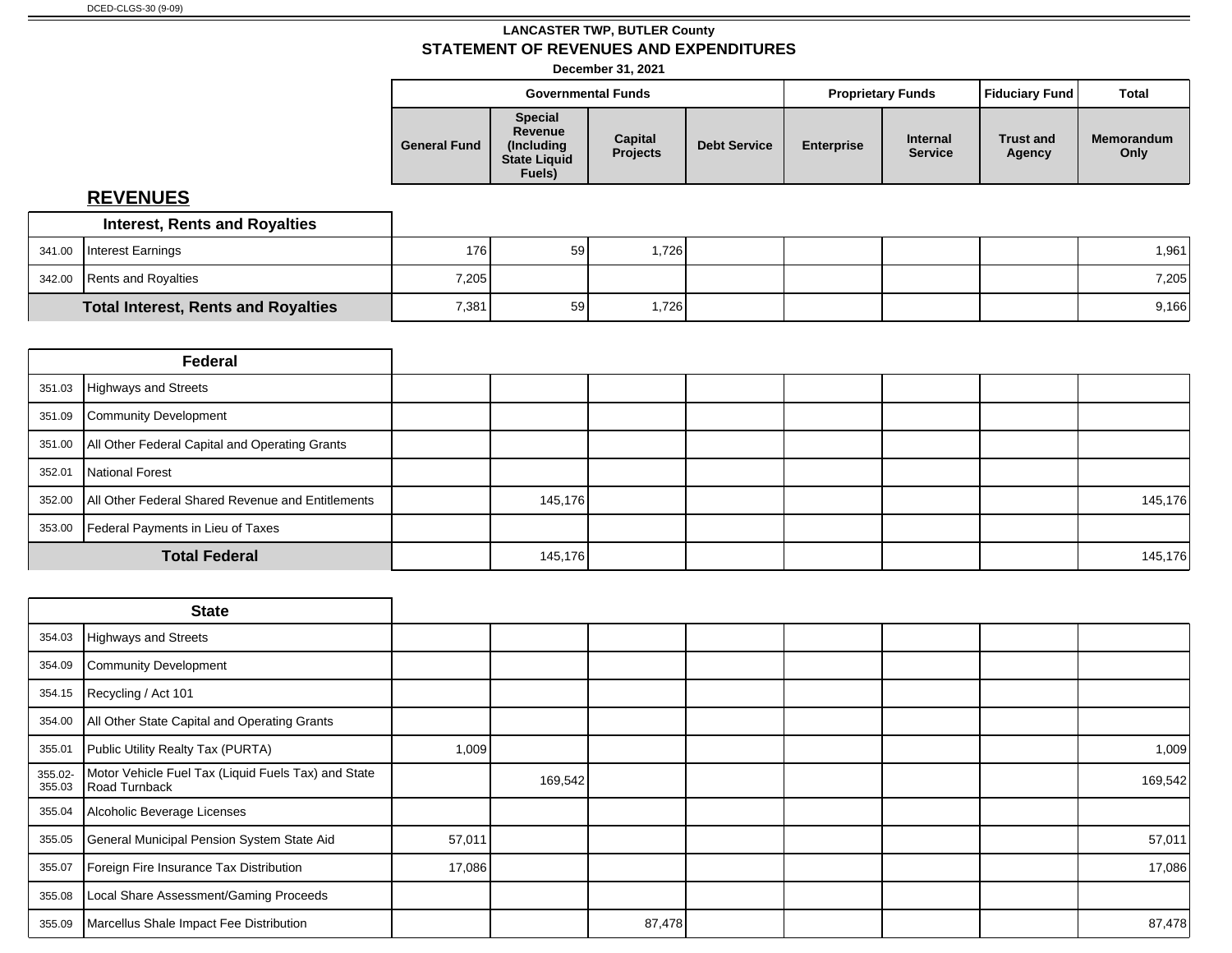**December 31, 2021**

|                     |                                                                           | <b>Governmental Funds</b>  |                     |                   | <b>Proprietary Funds</b>          | <b>Fiduciary Fund</b>      | <b>Total</b>              |
|---------------------|---------------------------------------------------------------------------|----------------------------|---------------------|-------------------|-----------------------------------|----------------------------|---------------------------|
| <b>General Fund</b> | <b>Special</b><br>Revenue<br>(Including)<br><b>State Liquid</b><br>Fuels) | Capital<br><b>Projects</b> | <b>Debt Service</b> | <b>Enterprise</b> | <b>Internal</b><br><b>Service</b> | <b>Trust and</b><br>Agency | <b>Memorandum</b><br>Only |

# **REVENUES**

|                    | <b>State</b>                                              |        |         |        |  |  |         |
|--------------------|-----------------------------------------------------------|--------|---------|--------|--|--|---------|
|                    | 355.00   All Other State Shared Revenues and Entitlements |        |         |        |  |  |         |
|                    | 356.00 State Payments in Lieu of Taxes                    |        |         |        |  |  |         |
| <b>Total State</b> |                                                           | 75,106 | 169,542 | 87,478 |  |  | 332,126 |

|        | <b>Local Government Units</b>                                                      |        |  |  |  |        |
|--------|------------------------------------------------------------------------------------|--------|--|--|--|--------|
| 357.03 | Highways and Streets                                                               |        |  |  |  |        |
| 357.00 | All Other Local Governmental Units Capital and<br>Operating Grants                 | 66,561 |  |  |  | 66,561 |
| 358.00 | Local Government Unit Shared Payments for<br>Contracted Intergovernmental Services |        |  |  |  |        |
| 359.00 | Local Governmental Units and Authorities Payments<br>In Lieu of Taxes              |        |  |  |  |        |
|        | <b>Total Local Government Units</b>                                                | 66,561 |  |  |  | 66,561 |

|        | <b>Charges for Service</b>                                                                                    |         |  |  |  |         |
|--------|---------------------------------------------------------------------------------------------------------------|---------|--|--|--|---------|
| 361.00 | General Government                                                                                            | 16,295  |  |  |  | 16,295  |
| 362.00 | Public Safety                                                                                                 | 49,913  |  |  |  | 49,913  |
| 363.20 | Parking                                                                                                       |         |  |  |  |         |
| 363.00 | All Other Charges for Highway & Street Services                                                               |         |  |  |  |         |
| 364.10 | Wastewater / Sewage (including connection / tapping<br>fees, sewer usage charges, reserve capacity fee, etc.) |         |  |  |  |         |
| 364.30 | Solid Waste Collection and Disposal Charge (trash)                                                            |         |  |  |  |         |
| 364.60 | Host Municipality Benefit Fee for Solid Waste Facility                                                        | 169,870 |  |  |  | 169,870 |
| 364.00 | All Other Charges for Sanitation Services                                                                     |         |  |  |  |         |
| 365.00 | Health                                                                                                        |         |  |  |  |         |
| 366.00 | Human Services                                                                                                |         |  |  |  |         |
| 367.00 | Culture and Recreation                                                                                        |         |  |  |  |         |
| 368.00 | Airports                                                                                                      |         |  |  |  |         |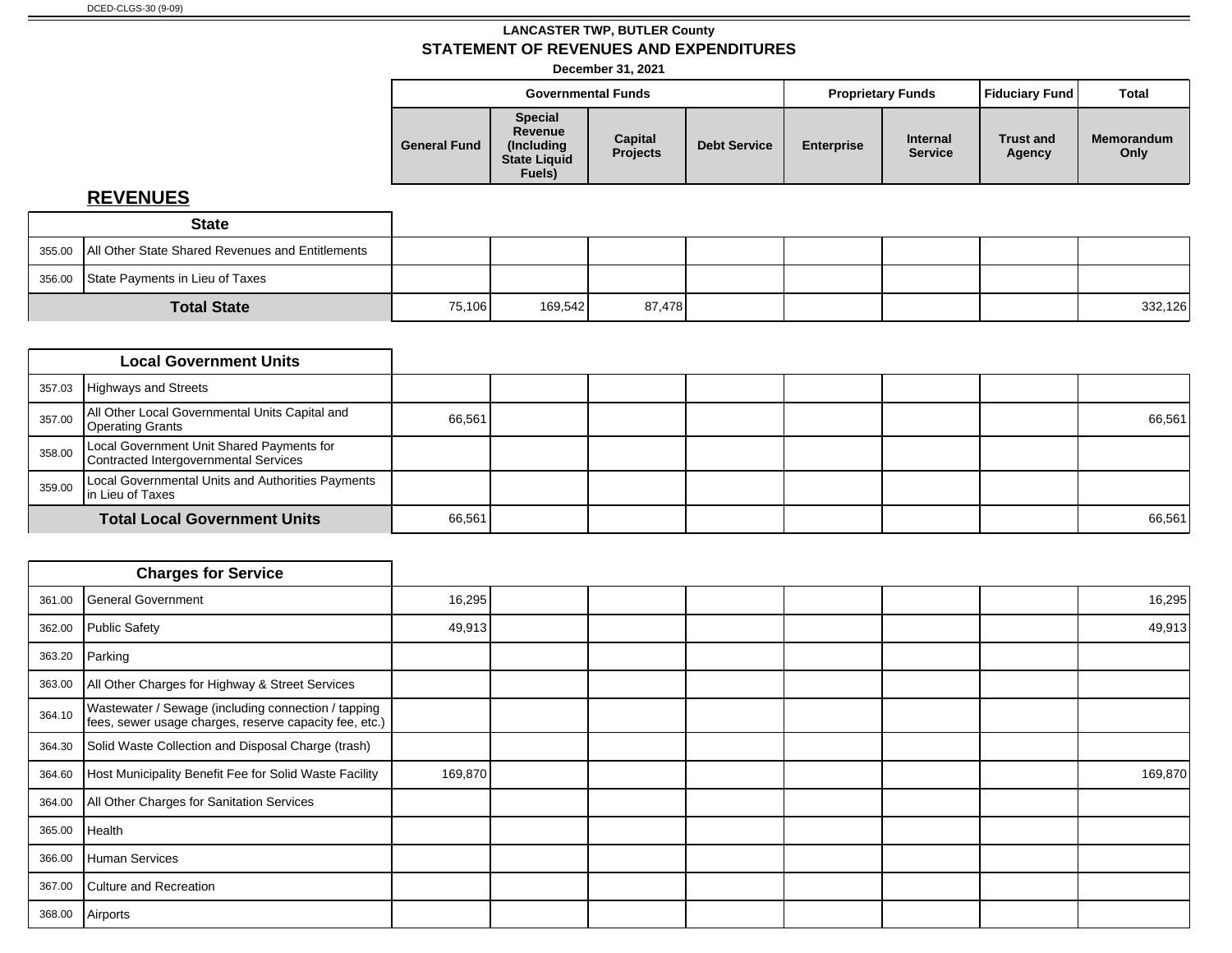**December 31, 2021**

|                     |                                                                           | <b>Governmental Funds</b>  |                     |                   | <b>Proprietary Funds</b>          | Fiduciary Fund             | Total                     |
|---------------------|---------------------------------------------------------------------------|----------------------------|---------------------|-------------------|-----------------------------------|----------------------------|---------------------------|
| <b>General Fund</b> | <b>Special</b><br>Revenue<br>(Including)<br><b>State Liquid</b><br>Fuels) | Capital<br><b>Projects</b> | <b>Debt Service</b> | <b>Enterprise</b> | <b>Internal</b><br><b>Service</b> | <b>Trust and</b><br>Agency | <b>Memorandum</b><br>Only |

# **REVENUES**

|             | <b>Charges for Service</b>           |         |  |  |  |         |
|-------------|--------------------------------------|---------|--|--|--|---------|
| 369.00 Bars |                                      |         |  |  |  |         |
|             | 370.00 Cemeteries                    |         |  |  |  |         |
|             | 372.00 Electric System               |         |  |  |  |         |
|             | 373.00 Gas System                    |         |  |  |  |         |
|             | 374.00 Housing System                |         |  |  |  |         |
|             | 375.00 Markets                       |         |  |  |  |         |
| 377.00      | Transit Systems                      |         |  |  |  |         |
|             | 378.00 Water System                  |         |  |  |  |         |
|             | 379.00 All Other Charges for Service |         |  |  |  |         |
|             | <b>Total Charges for Service</b>     | 236,078 |  |  |  | 236,078 |

| <b>Unclassified Operating Revenues</b>                  |       |         |  |  |         |
|---------------------------------------------------------|-------|---------|--|--|---------|
| 383.00 Special Assessments                              |       |         |  |  |         |
| 386.00 Escheats (sale of personal property)             |       |         |  |  |         |
| 387.00 Contributions and Donations from Private Sectors |       | 124,000 |  |  | 124,000 |
| 388.00 Fiduciary Fund Pension Contributions             |       |         |  |  |         |
| 389.00   All Other Unclassified Operating Revenues      | 4,423 |         |  |  | 4,423   |
| <b>Total Unclassified Operating Revenues</b>            | 4,423 | 124,000 |  |  | 128,423 |

| <b>Other Financing Sources</b>                     |       |  |  |  |       |
|----------------------------------------------------|-------|--|--|--|-------|
| 391.00 Proceeds of General Fixed Asset Disposition | 7,600 |  |  |  | 7,600 |
| 392.00 Interfund Operating Transfers               |       |  |  |  |       |
| 393.00 Proceeds of General Long-Term Debt          |       |  |  |  |       |
| 394.00 Proceeds of Short Term-Debt                 |       |  |  |  |       |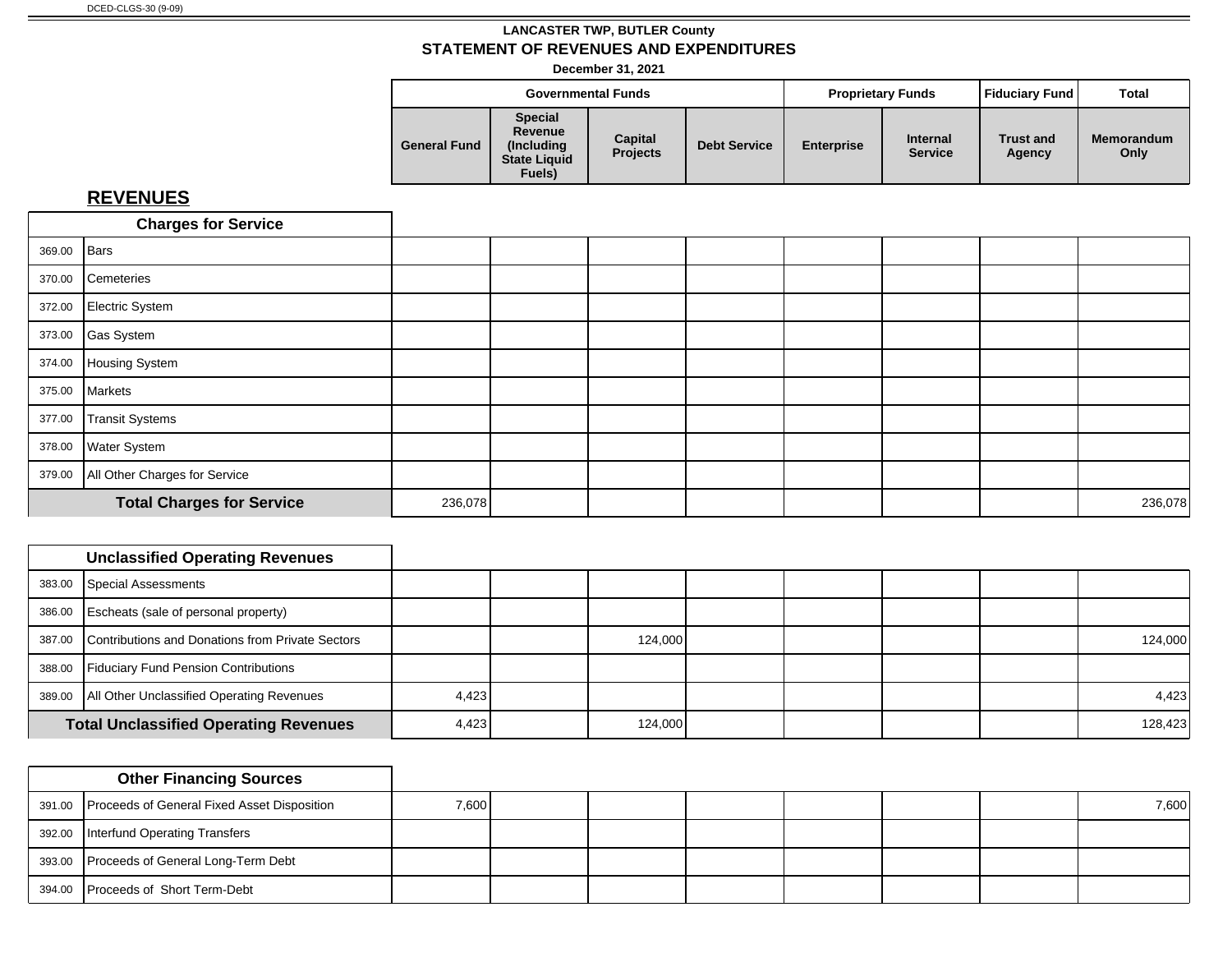**December 31, 2021**

|        |                                              |                     | <b>Governmental Funds</b>                                         |                            |                     |                   | <b>Proprietary Funds</b>          | <b>Fiduciary Fund</b>      | <b>Total</b>              |
|--------|----------------------------------------------|---------------------|-------------------------------------------------------------------|----------------------------|---------------------|-------------------|-----------------------------------|----------------------------|---------------------------|
|        |                                              | <b>General Fund</b> | <b>Special</b><br>Revenue<br>(Including<br>State Liquid<br>Fuels) | <b>Capital</b><br>Projects | <b>Debt Service</b> | <b>Enterprise</b> | <b>Internal</b><br><b>Service</b> | <b>Trust and</b><br>Agency | <b>Memorandum</b><br>Only |
|        | <b>REVENUES</b>                              |                     |                                                                   |                            |                     |                   |                                   |                            |                           |
|        | <b>Other Financing Sources</b>               |                     |                                                                   |                            |                     |                   |                                   |                            |                           |
| 395.00 | Refunds of Prior Year Expenditures           |                     |                                                                   |                            |                     |                   |                                   |                            |                           |
|        | <b>Total Other Financing Sources</b>         | 7,600               |                                                                   |                            |                     |                   |                                   |                            | 7,600                     |
|        |                                              |                     |                                                                   |                            |                     |                   |                                   |                            |                           |
|        | <b>TOTAL REVENUES</b>                        | 1,604,115           | 362,410                                                           | 213,204                    |                     |                   |                                   |                            | 2,179,729                 |
|        | <b>EXPENDITURES</b>                          |                     |                                                                   |                            |                     |                   |                                   |                            |                           |
|        | <b>General Government</b>                    |                     |                                                                   |                            |                     |                   |                                   |                            |                           |
| 400.00 | Legislative (Governing) Body                 | 5,156               |                                                                   |                            |                     |                   |                                   |                            | 5,156                     |
| 401.00 | Executive (Manager or Mayor)                 | 33,559              |                                                                   |                            |                     |                   |                                   |                            | 33,559                    |
| 402.00 | Auditing Services / Financial Administration | 11,563              |                                                                   |                            |                     |                   |                                   |                            | 11,563                    |
| 403.00 | <b>Tax Collection</b>                        | 13,708              |                                                                   |                            |                     |                   |                                   |                            | 13,708                    |
| 404.00 | Solicitor / Legal Services                   | 26,147              |                                                                   |                            |                     |                   |                                   |                            | 26,147                    |
| 405.00 | Secretary / Clerk                            | 19,016              |                                                                   | 8,570                      |                     |                   |                                   |                            | 27,586                    |
| 406.00 | Other General Government Administration      | 199,437             |                                                                   |                            |                     |                   |                                   |                            | 199,437                   |
| 407.00 | IT-Networking Services-Data Processing       | 6,357               |                                                                   |                            |                     |                   |                                   |                            | 6,357                     |
| 408.00 | <b>Engineering Services</b>                  | 26,305              |                                                                   |                            |                     |                   |                                   |                            | 26,305                    |
| 409.00 | General Government Buildings and Plant       | 35,376              |                                                                   |                            |                     |                   |                                   |                            | 35,376                    |
|        | <b>Total General Government</b>              | 376,624             |                                                                   | 8,570                      |                     |                   |                                   |                            | 385,194                   |

|               | <b>Public Safety</b>              |         |        |        |  |  |         |
|---------------|-----------------------------------|---------|--------|--------|--|--|---------|
| 410.00 Police |                                   | 437,541 |        | 47,282 |  |  | 484,823 |
| 411.00 Fire   |                                   | 37,669  | 47,633 |        |  |  | 85,302  |
|               | 412.00 Ambulance / Rescue         |         |        |        |  |  |         |
|               | 413.00   UCC and Code Enforcement |         |        |        |  |  |         |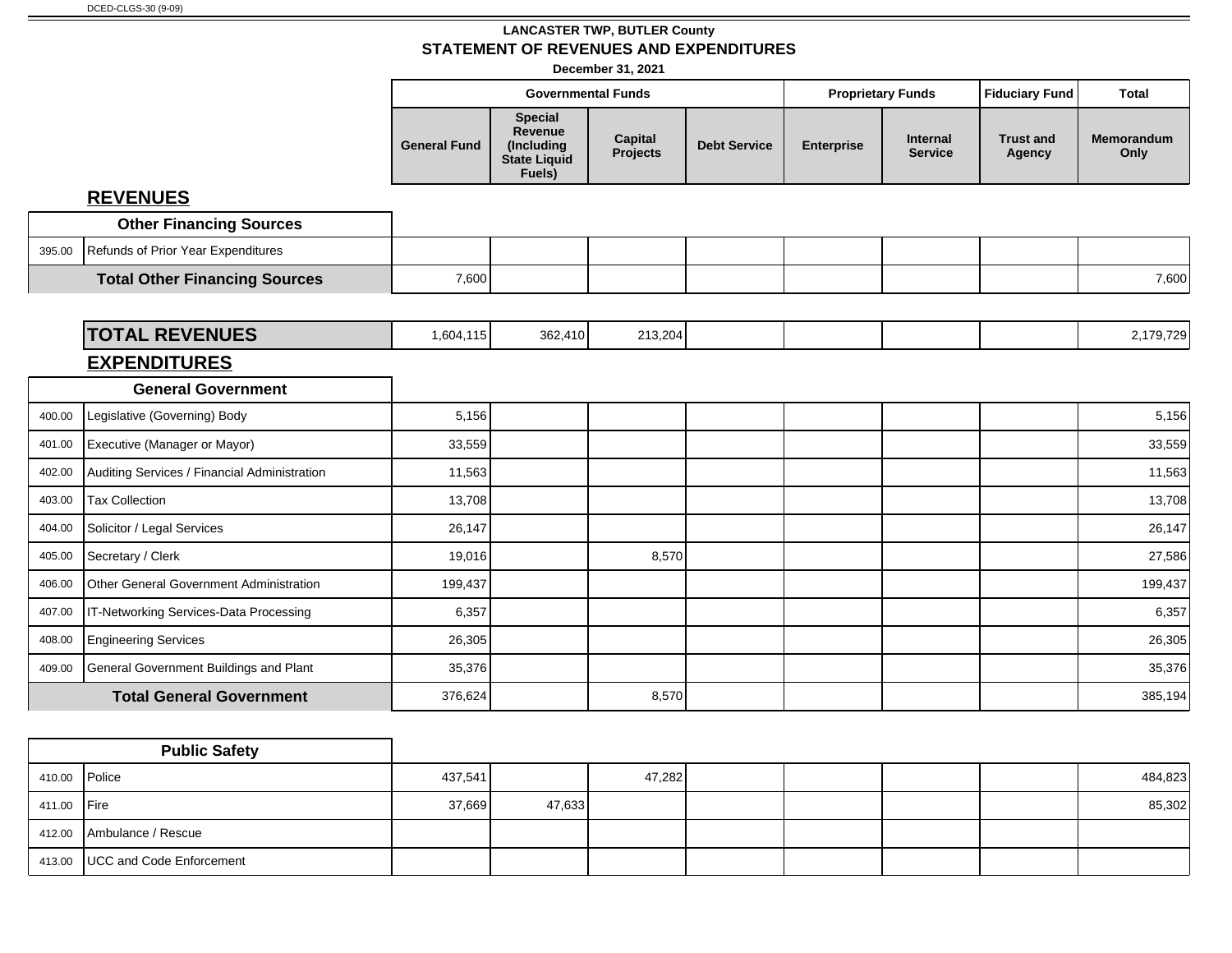**December 31, 2021**

| <b>Governmental Funds</b><br><b>Special</b><br>Revenue<br><b>Capital</b><br>(Includina)<br><b>Projects</b><br><b>State Liquid</b> |        |  |                     | <b>Proprietary Funds</b> |                                   | Fiduciary Fund             | <b>Total</b>              |
|-----------------------------------------------------------------------------------------------------------------------------------|--------|--|---------------------|--------------------------|-----------------------------------|----------------------------|---------------------------|
| <b>General Fund</b>                                                                                                               | Fuels) |  | <b>Debt Service</b> | <b>Enterprise</b>        | <b>Internal</b><br><b>Service</b> | <b>Trust and</b><br>Agency | <b>Memorandum</b><br>Only |

|        | <b>Public Safety</b>                           |         |        |        |  |  |         |
|--------|------------------------------------------------|---------|--------|--------|--|--|---------|
|        | 414.00 Planning and Zoning                     | 605     |        |        |  |  | 605     |
| 415.00 | <b>Emergency Management and Communications</b> |         |        |        |  |  |         |
| 416.00 | Militia and Armories                           |         |        |        |  |  |         |
|        | 417.00 Examination of Licensed Occupations     |         |        |        |  |  |         |
| 418.00 | Public Scales (weights and measures)           |         |        |        |  |  |         |
| 419.00 | <b>Other Public Safety</b>                     |         |        |        |  |  |         |
|        | <b>Total Public Safety</b>                     | 475,815 | 47,633 | 47,282 |  |  | 570,730 |

|                   | <b>Health and Human Services</b>       |  |  |  |  |
|-------------------|----------------------------------------|--|--|--|--|
| 420.00-<br>425.00 | . Health and Human Services            |  |  |  |  |
|                   | <b>Total Health and Human Services</b> |  |  |  |  |

|        | <b>Public Works - Sanitation</b>                      |       |  |  |  |       |
|--------|-------------------------------------------------------|-------|--|--|--|-------|
|        | 426.00 Recycling Collection and Disposal              |       |  |  |  |       |
|        | 427.00 Solid Waste Collection and Disposal (garbage)  |       |  |  |  |       |
| 428.00 | Weed Control                                          |       |  |  |  |       |
|        | 429.00   Wastewater / Sewage Treatment and Collection | 7,200 |  |  |  | 7,200 |
|        | <b>Total Public Works - Sanitation</b>                | 7,200 |  |  |  | 7,200 |

|        | <b>Public Works - Highways and Streets</b> |        |  |  |  |        |
|--------|--------------------------------------------|--------|--|--|--|--------|
|        | 430.00 General Services - Administration   | 20,925 |  |  |  | 20,925 |
|        | 431.00 Cleaning of Streets and Gutters     |        |  |  |  |        |
|        | 432.00   Winter Maintenance - Snow Removal | 63,679 |  |  |  | 63,679 |
| 433.00 | <b>Traffic Control Devices</b>             | 2,945  |  |  |  | 2,945  |
| 434.00 | Street Lighting                            |        |  |  |  |        |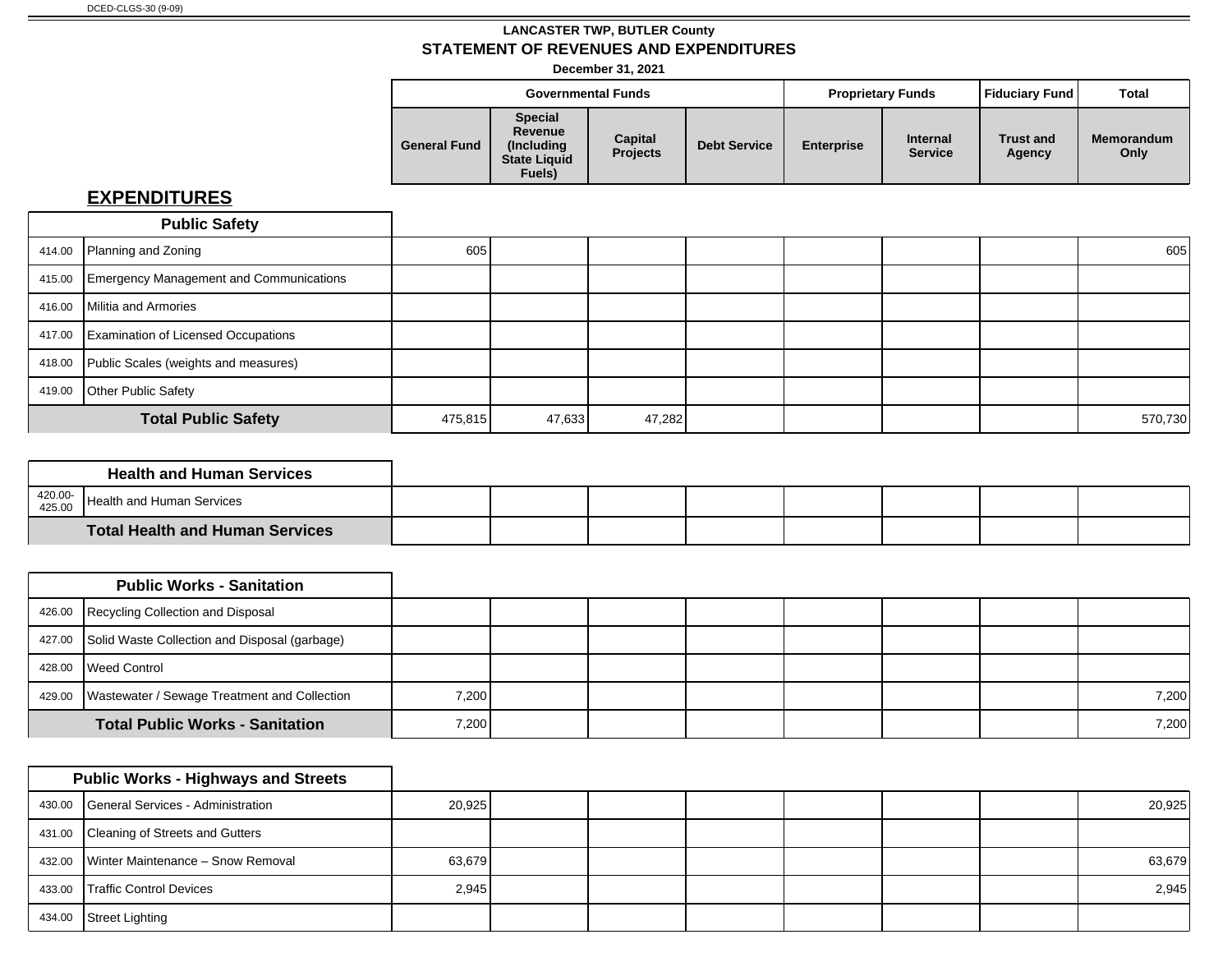**December 31, 2021**

|                     |                                                                           | <b>Governmental Funds</b>  |                     |                   | <b>Proprietary Funds</b>          | l Fiduciarv Fund l         | Total                     |
|---------------------|---------------------------------------------------------------------------|----------------------------|---------------------|-------------------|-----------------------------------|----------------------------|---------------------------|
| <b>General Fund</b> | <b>Special</b><br>Revenue<br>(Including)<br><b>State Liquid</b><br>Fuels) | Capital<br><b>Projects</b> | <b>Debt Service</b> | <b>Enterprise</b> | <b>Internal</b><br><b>Service</b> | <b>Trust and</b><br>Agency | <b>Memorandum</b><br>Only |

|        | <b>Public Works - Highways and Streets</b>          |         |         |  |  |         |
|--------|-----------------------------------------------------|---------|---------|--|--|---------|
|        | 435.00 Sidewalks and Crosswalks                     |         |         |  |  |         |
|        | 436.00 Storm Sewers and Drains                      | 4,220   |         |  |  | 4,220   |
|        | 437.00 Repairs of Tools and Machinery               | 29.144  |         |  |  | 29,144  |
| 438.00 | Maintenance and Repairs of Roads and Bridges        | 205,882 | 186.079 |  |  | 391,961 |
|        | 439.00 Highway Construction and Rebuilding Projects |         |         |  |  |         |
|        | <b>Total Public Works - Highways and Streets</b>    | 326,795 | 186,079 |  |  | 512,874 |

|        | <b>Other Public Works Enterprises</b>       |  |  |  |  |
|--------|---------------------------------------------|--|--|--|--|
| 440.00 | Airports                                    |  |  |  |  |
| 441.00 | Cemeteries                                  |  |  |  |  |
| 442.00 | Electric System                             |  |  |  |  |
|        | 443.00 Gas System                           |  |  |  |  |
|        | 444.00 Markets                              |  |  |  |  |
| 445.00 | Parking                                     |  |  |  |  |
| 446.00 | Storm Water and Flood Control               |  |  |  |  |
| 447.00 | Transit System                              |  |  |  |  |
| 448.00 | <b>Water System</b>                         |  |  |  |  |
| 449.00 | <b>Water Transport and Terminals</b>        |  |  |  |  |
|        | <b>Total Other Public Works Enterprises</b> |  |  |  |  |

|              | <b>Culture and Recreation</b>            |       |  |  |  |       |
|--------------|------------------------------------------|-------|--|--|--|-------|
|              | 451.00 Culture-Recreation Administration | 1,002 |  |  |  | 1,002 |
|              | 452.00 Participant Recreation            |       |  |  |  |       |
|              | 453.00 Spectator Recreation              | 4,715 |  |  |  | 4,715 |
| 454.00 Parks |                                          | 2,741 |  |  |  | 2,741 |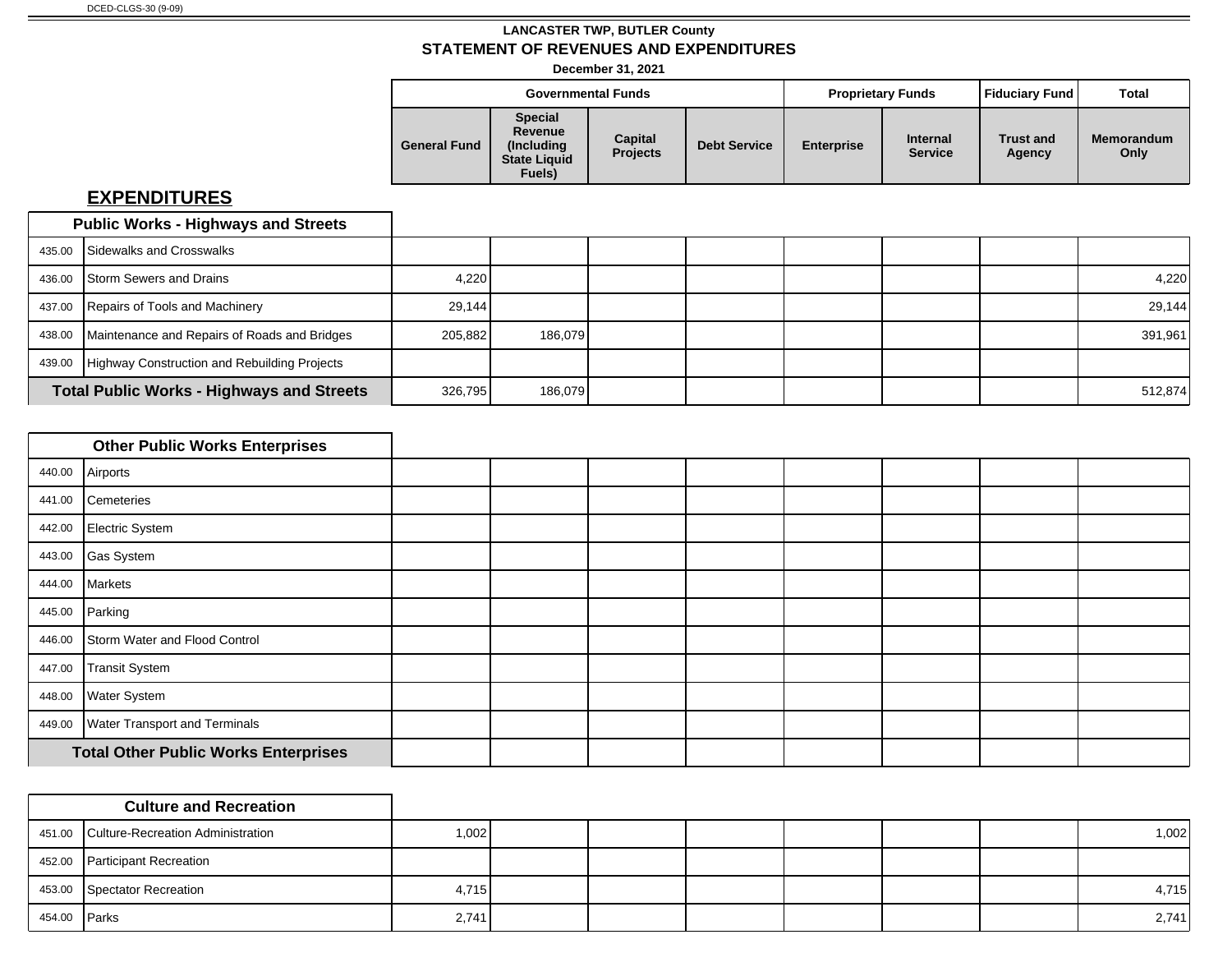**December 31, 2021**

|                     | <b>Governmental Funds</b><br><b>Special</b><br>Revenue<br>Capital<br>(Includina)<br><b>Projects</b><br><b>State Liquid</b> |  |                     | <b>Proprietary Funds</b> |                                   | Fiduciary Fund             | <b>Total</b>              |
|---------------------|----------------------------------------------------------------------------------------------------------------------------|--|---------------------|--------------------------|-----------------------------------|----------------------------|---------------------------|
| <b>General Fund</b> | Fuels)                                                                                                                     |  | <b>Debt Service</b> | <b>Enterprise</b>        | <b>Internal</b><br><b>Service</b> | <b>Trust and</b><br>Agency | <b>Memorandum</b><br>Only |

| <b>Culture and Recreation</b>             |        |       |  |  |        |
|-------------------------------------------|--------|-------|--|--|--------|
| 455.00 Shade Trees                        |        |       |  |  |        |
| 456.00   Libraries                        | 8,000  |       |  |  | 8,000  |
| 457.00 Civil and Military Celebrations    |        |       |  |  |        |
| 458.00 Senior Citizens' Centers           |        |       |  |  |        |
| 459.00   All Other Culture and Recreation |        | 2,500 |  |  | 2,500  |
| <b>Total Culture and Recreation</b>       | 16,458 | 2,500 |  |  | 18,958 |

| <b>Community Development</b>              |  |  |  |  |
|-------------------------------------------|--|--|--|--|
| 461.00 Conservation of Natural Resources  |  |  |  |  |
| 462.00 Community Development and Housing  |  |  |  |  |
| 463.00 Economic Development               |  |  |  |  |
| 464.00 Economic Opportunity               |  |  |  |  |
| 465-469   All Other Community Development |  |  |  |  |
| <b>Total Community Development</b>        |  |  |  |  |

| <b>Debt Service</b>                                |  |  |  |  |
|----------------------------------------------------|--|--|--|--|
| 471.00   Debt Principal (short-term and long-term) |  |  |  |  |
| 472.00 Debt Interest (short-term and long-term)    |  |  |  |  |
| 475.00   Fiscal Agent Fees                         |  |  |  |  |
| <b>Total Debt Service</b>                          |  |  |  |  |

|        | <b>Employer Paid Benefits and Withholding Items</b>                |        |  |  |  |        |
|--------|--------------------------------------------------------------------|--------|--|--|--|--------|
| 481.00 | Employer Paid Withholding Taxes and Unemployment  <br>Compensation | 62,118 |  |  |  | 62,118 |
|        | 482.00 Judgments and Losses                                        |        |  |  |  |        |
|        | 483.00 Pension / Retirement Fund Contributions                     | 59,533 |  |  |  | 59,533 |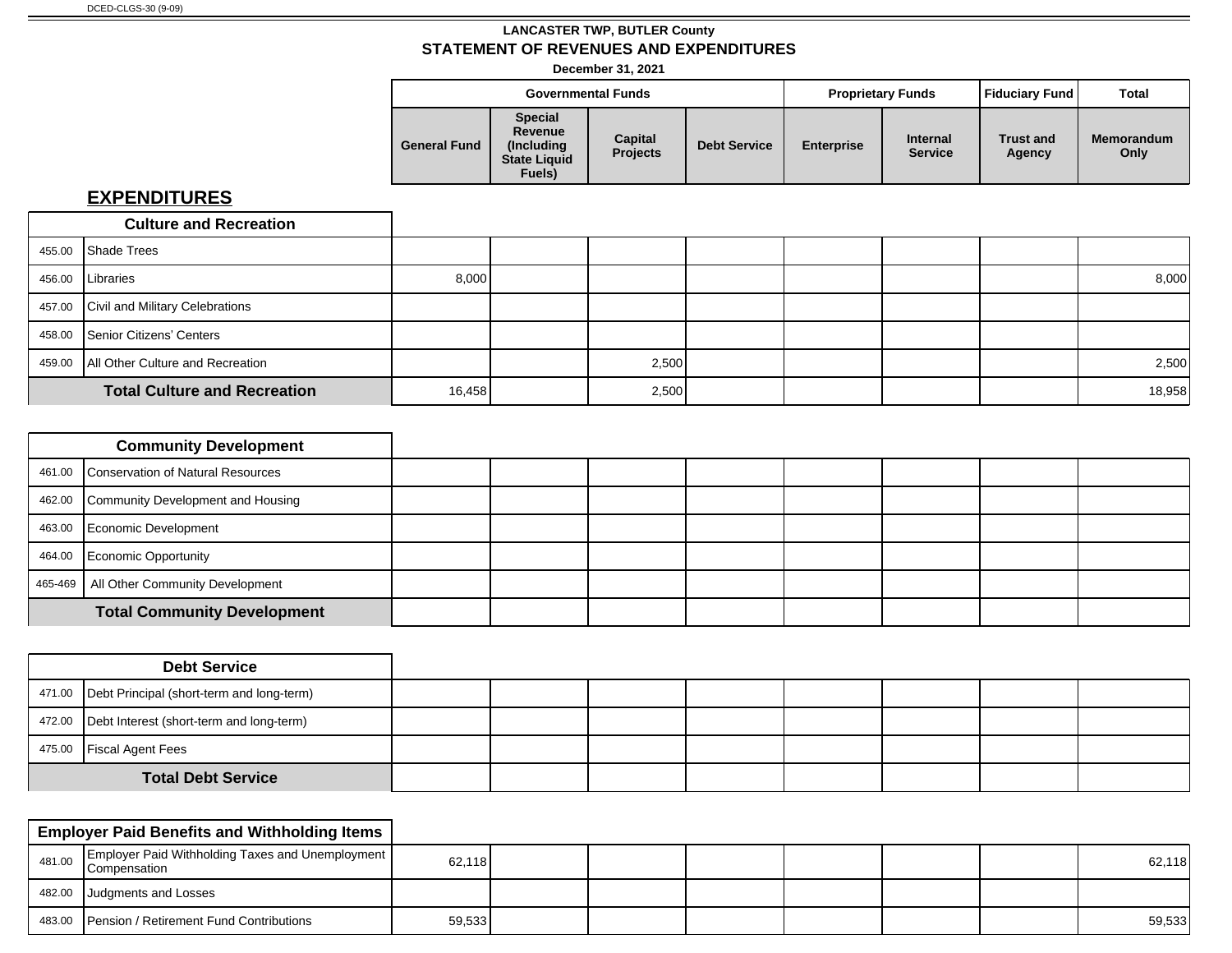**December 31, 2021**

|                     |                                                                          | <b>Governmental Funds</b>  |                     |                   | <b>Proprietary Funds</b>          | <b>Fiduciary Fund</b>      | Total                     |
|---------------------|--------------------------------------------------------------------------|----------------------------|---------------------|-------------------|-----------------------------------|----------------------------|---------------------------|
| <b>General Fund</b> | <b>Special</b><br>Revenue<br>(Including<br><b>State Liquid</b><br>Fuels) | Capital<br><b>Projects</b> | <b>Debt Service</b> | <b>Enterprise</b> | <b>Internal</b><br><b>Service</b> | <b>Trust and</b><br>Agency | <b>Memorandum</b><br>Only |

| <b>Employer Paid Benefits and Withholding Items</b>          |         |  |  |  |         |
|--------------------------------------------------------------|---------|--|--|--|---------|
| 484.00 Worker Compensation Insurance                         | 36.748  |  |  |  | 36,748  |
| 487.00 Other Group Insurance Benefits                        | 47,881  |  |  |  | 47,881  |
| Total Employer Paid Benefits and Withholding<br><b>Items</b> | 206.280 |  |  |  | 206,280 |

|        | <b>Insurance</b>                |        |  |  |  |        |
|--------|---------------------------------|--------|--|--|--|--------|
| 486.00 | Insurance, Casualty, and Surety | 60,513 |  |  |  | 60,513 |
|        | <b>Total Insurance</b>          | 60,513 |  |  |  | 60,513 |

| <b>Unclassified Operating Expenditures</b>       |        |  |  |  |        |
|--------------------------------------------------|--------|--|--|--|--------|
| 488.00 Fiduciary Fund Benefits and Refunds Paid  |        |  |  |  |        |
| 489.00   All Other Unclassified Expenditures     | 13,960 |  |  |  | 13,960 |
| <b>Total Unclassified Operating Expenditures</b> | 13,960 |  |  |  | 13,960 |

| <b>Other Financing Uses</b>            |  |  |  |  |
|----------------------------------------|--|--|--|--|
| 491.00 Refund of Prior Year Revenues   |  |  |  |  |
| 492.00   Interfund Operating Transfers |  |  |  |  |
| 493.00   All Other Financing Uses      |  |  |  |  |
| <b>Total Other Financing Uses</b>      |  |  |  |  |

| <b>EXPENDITURES</b><br><b>TAL</b><br>$\cdot$ $\cdot$ | .483.645 | 233.712 | 58,352 |  |  | 775,709 |
|------------------------------------------------------|----------|---------|--------|--|--|---------|
|                                                      |          |         |        |  |  |         |

| <b>EXCE</b><br><b>ESS/DEFICIT OF REVENUES OVER</b> | 120,470 | 128,698 | 154,852 |  |  | 404,020 |
|----------------------------------------------------|---------|---------|---------|--|--|---------|
| <b>TURES</b>                                       |         |         |         |  |  |         |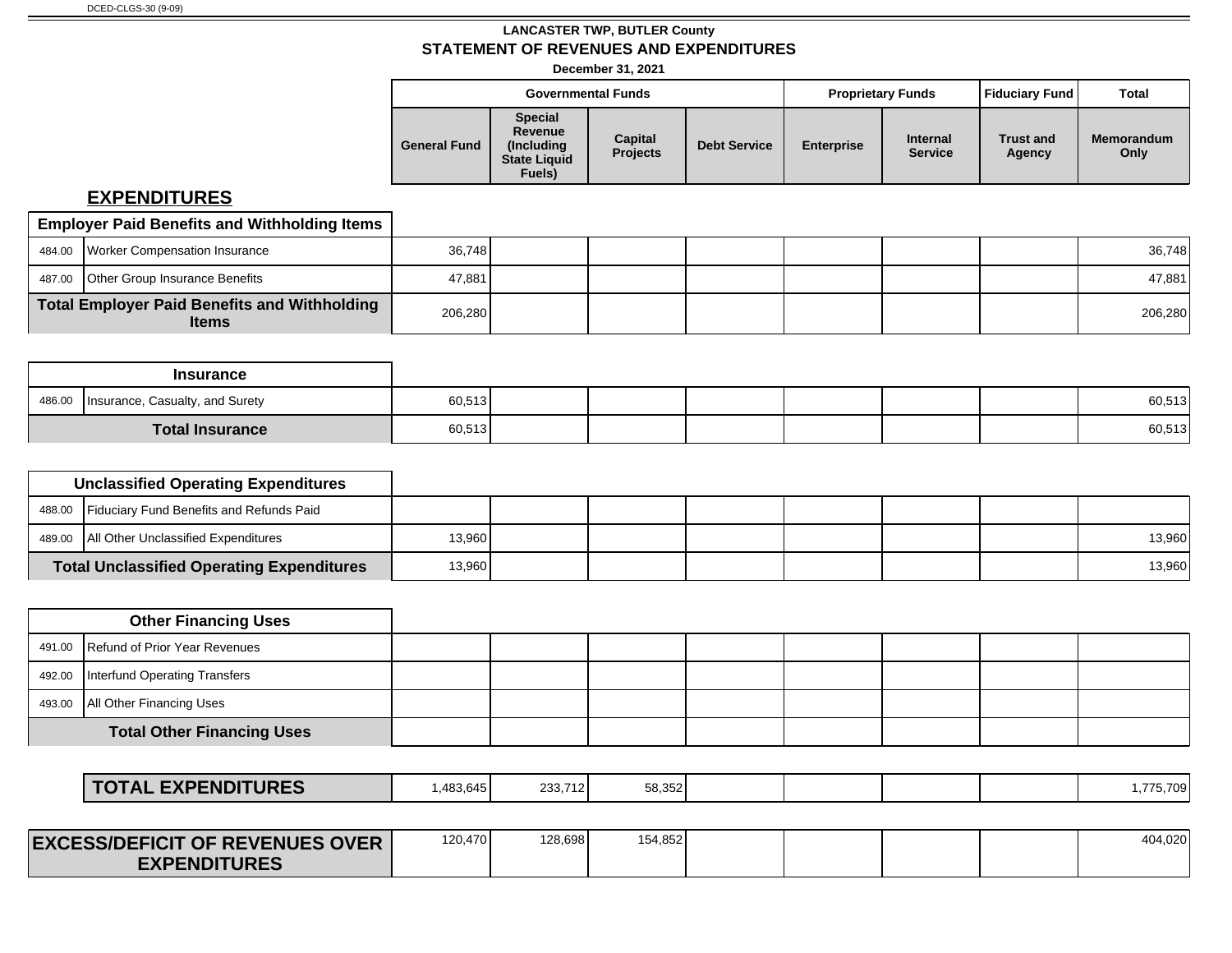#### **LANCASTER TWP**

**December 31, 2021**

|                                                                                                                                                                                                                                                                                      |                                                               |                             |                                   |                                | <b>DEBT STATEMENT</b>                          |                                                  |                                       |                                                                                        |                                |                                                     |                         |
|--------------------------------------------------------------------------------------------------------------------------------------------------------------------------------------------------------------------------------------------------------------------------------------|---------------------------------------------------------------|-----------------------------|-----------------------------------|--------------------------------|------------------------------------------------|--------------------------------------------------|---------------------------------------|----------------------------------------------------------------------------------------|--------------------------------|-----------------------------------------------------|-------------------------|
| <b>OUTSTANDING BONDS AND NOTES</b><br>Listed below are all currently outstanding bond and note issues according to our files, excluding bond issues redeemed or refunded and defeased. Please show the principal payments and make any other necessary<br>corrections and additions. |                                                               |                             |                                   |                                |                                                |                                                  |                                       |                                                                                        |                                |                                                     |                         |
| <b>Purpose</b>                                                                                                                                                                                                                                                                       | Bond (B)<br>Capital Lease (C)<br>Lease Rental (L)<br>Note (N) | <b>Issue Year</b><br>(yyyy) | <b>Maturity</b><br>Year<br>(yyyy) | Original<br>Amount of<br>Issue | Outstanding<br><b>Beginning of</b><br>Year (1) | Principal<br><b>Incurred</b><br><b>This Year</b> | Principal<br><b>Paid This</b><br>Year | <b>Current Year</b><br><b>Accretion on</b><br><b>Compound Interest</b><br><b>Bonds</b> | Outstanding at<br>Year End (1) | Plus (less)<br>Unamortized<br>Premium<br>(Discount) | Total<br><b>Balance</b> |
| <b>General Obligation Bonds and Notes</b>                                                                                                                                                                                                                                            |                                                               |                             |                                   |                                |                                                |                                                  |                                       |                                                                                        |                                |                                                     |                         |
|                                                                                                                                                                                                                                                                                      |                                                               |                             |                                   |                                |                                                |                                                  |                                       |                                                                                        |                                |                                                     |                         |
| <b>Revenue Bonds and Notes</b>                                                                                                                                                                                                                                                       |                                                               |                             |                                   |                                |                                                |                                                  |                                       |                                                                                        |                                |                                                     |                         |
|                                                                                                                                                                                                                                                                                      |                                                               |                             |                                   |                                |                                                |                                                  |                                       |                                                                                        |                                |                                                     |                         |
| <b>Lease Rental Debt</b>                                                                                                                                                                                                                                                             |                                                               |                             |                                   |                                |                                                |                                                  |                                       |                                                                                        |                                |                                                     |                         |
|                                                                                                                                                                                                                                                                                      |                                                               |                             |                                   |                                |                                                |                                                  |                                       |                                                                                        |                                |                                                     |                         |
| Other                                                                                                                                                                                                                                                                                |                                                               |                             |                                   |                                |                                                |                                                  |                                       |                                                                                        |                                |                                                     |                         |
|                                                                                                                                                                                                                                                                                      |                                                               |                             |                                   |                                |                                                |                                                  |                                       |                                                                                        |                                |                                                     |                         |
| (1) - excludes unamortized premium/discount                                                                                                                                                                                                                                          |                                                               |                             |                                   |                                | Total bonds and notes outstanding              |                                                  |                                       |                                                                                        |                                |                                                     | 0                       |

**Capitalized lease obligations** 0

**Net debt** 0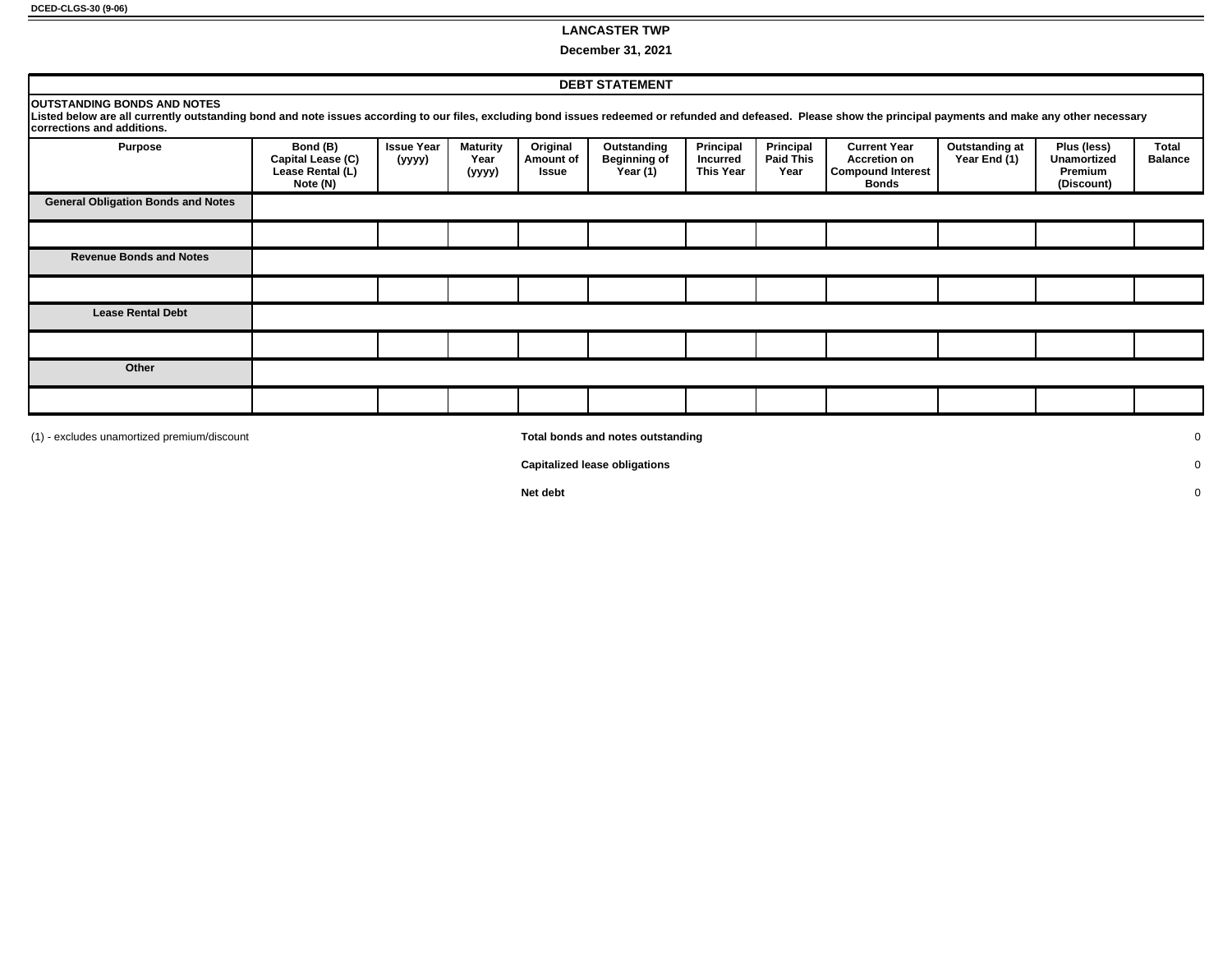# **LANCASTER TWP, BUTLER County STATEMENT OF CAPITAL EXPENDITURES**

**December 31, 2021**

| Category                          | <b>Capital Purchases</b> | <b>Capital Construction</b> | <b>Total</b> |
|-----------------------------------|--------------------------|-----------------------------|--------------|
| Community Development             |                          |                             |              |
| Electric                          |                          |                             |              |
| Fire                              |                          |                             |              |
| Gas System                        |                          |                             |              |
| General Government                |                          |                             |              |
| Health                            |                          |                             |              |
| Housing                           |                          |                             |              |
| Libraries                         |                          |                             |              |
| Mass Transit                      |                          |                             |              |
| Parks                             |                          |                             |              |
| Police                            | 46,051                   |                             | 46,051       |
| Recreation                        |                          |                             |              |
| Sewer                             |                          |                             |              |
| Solid Waste                       |                          |                             |              |
| Streets / Highways                | 8,570                    |                             | 8,570        |
| Water                             |                          |                             |              |
| Other: _                          |                          |                             |              |
| <b>TOTAL CAPITAL EXPENDITURES</b> | 54,621                   |                             | 54,621       |

# **EMPLOYEE COMPENSATION**

Total salaries, wages, commissions, etc. paid this year (including all employees and elected officials) 595,447